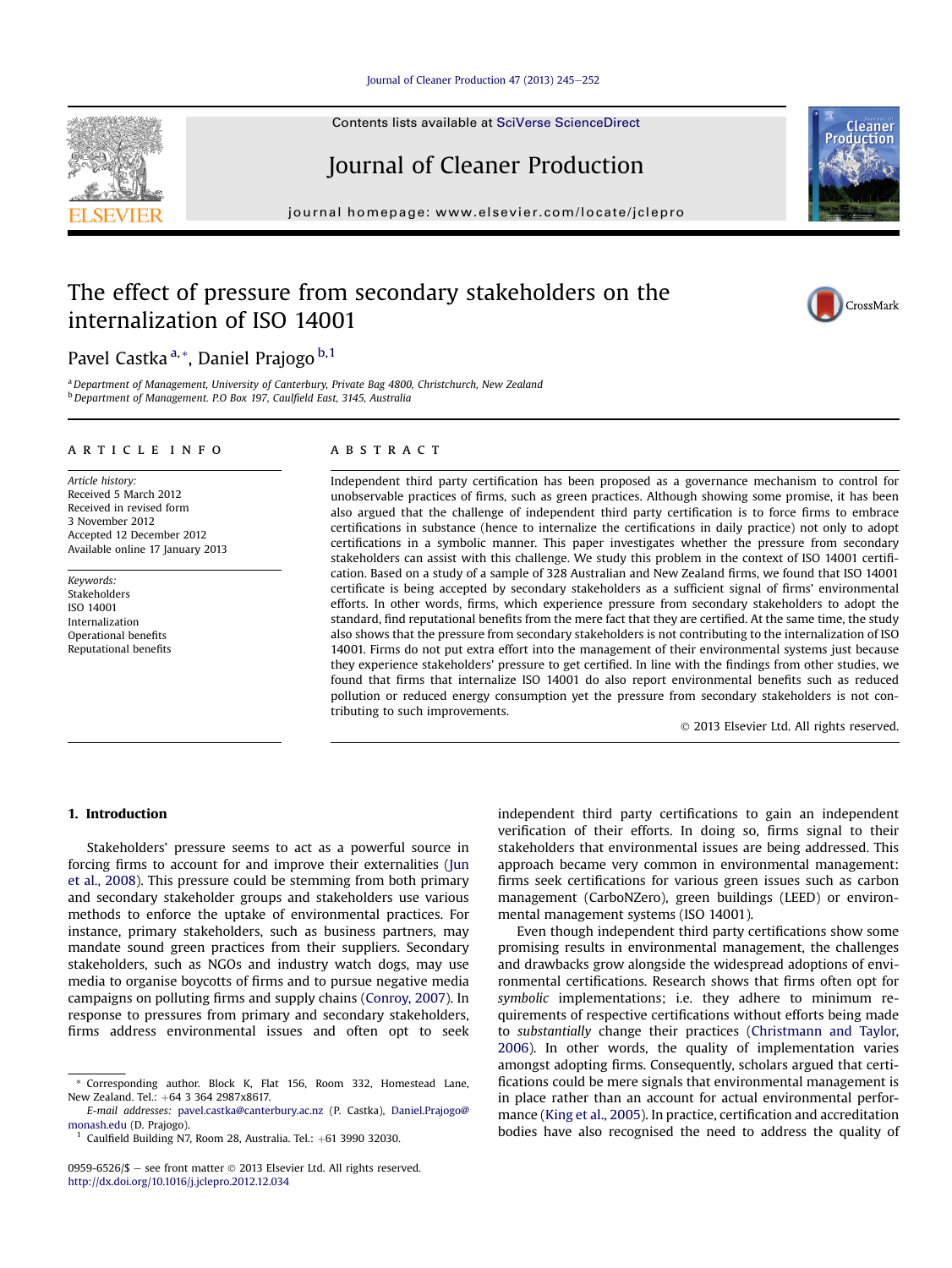implementation. [Lal \(2004\),](#page--1-0) for instance, argues that certification and accreditation bodies need to force firms to embrace certifications beyond the minimum requirements and to force the managers to demonstrate improvements in actual performance. Given that firms respond to stakeholders' pressure by getting certified and given that independent third party certification is in need to force firms to embrace certifications in substance, we combine these two areas and seek an understanding of the influence of stakeholder pressure on the quality of implementation. Specifically, we focus on secondary stakeholders. Unlike primary stakeholders (such as supply chain partners), secondary stakeholders (such as media or NGOs) do not have a direct stake in firms' transactions and their role is that of a control  $-$  a focus of our study. We ask: can secondary stakeholders force firms to substantially address environmental certifications? Do firms internalize the requirements of certifications if under the pressure from secondary stakeholders? Or do firms actually enjoy reputational benefits from having a certificate  $-$  regardless of how the requirements are actually internalized?

In this paper, we investigate this issue within the context of ISO 14001 certification. ISO 14001 represent a relevant context for our research question: it is an environmental standard, which relies on independent third party certification. It is also a widely adopted standard and in fact one of the largest certification schemes in the world. ISO 14001 has also attracted a substantial interest from multiple stakeholders  $-$  inclusive of secondary stakeholders. It has been reported that some stakeholders put firms under pressure to get certified against ISO 14001 whereas others are critical about the certification and its impact on the adopting firms. In a nutshell, ISO 14001 provides an excellent context to conduct a study on the effect of secondary stakeholder pressure on independent third party certification.

# 2. Theoretical background

#### 2.1. Independent third party certification

Independent third party certification has been suggested as a mechanism to control firms' green practices ([Castka and](#page--1-0) [Balzarova, 2008a;](#page--1-0) [Conroy, 2007](#page--1-0); [Smith and Fischlein, 2010\)](#page--1-0). The control mechanism works under the premise that an independent organisation sets standards (for instance standards for greenhouse gas emissions, sustainable forestry or environmental management systems) and creates an infrastructure of certification bodies and auditors. Certification bodies and auditors are responsible for monitoring adherence to a standard and if a firm complies, certification bodies issue a certificate of compliance. Certified firms can then use the certificate to demonstrate that the environmental practice is in place ([Uzumeri, 1997](#page--1-0)).

The literature recognises the potential of independent third party certification to act as a control mechanism to monitor the actual environmental practices of firms. For instance, [Conroy](#page--1-0) [\(2007\)](#page--1-0) proclaims that we have entered a "certification revolution". Certification seems to work in a global and transnational environment, where the power of national states and their legislation has weakened ([Mörth, 2004](#page--1-0)). [SustainAbility \(2011\)](#page--1-0) report argues that certifications are "pioneers" in building a more sustainable economy. Yet at the same time, the ability of certifications to act as a control mechanism for environmental efforts of firms was also being questioned. Certifications seem to have a focus on a limited set of environmental issues in a limited set of industries ([Cashore et al., 2009\)](#page--1-0). Researchers also disagree as to whether certifications improve firms' environmental performance and the results seem to be inconclusive ([King et al.,](#page--1-0) [2005](#page--1-0)). [Boiral \(2007\)](#page--1-0) furthermore argues that certifications are being used to legitimize firms' practices rather than to force firms to improve their environmental performance. This issue is also highlighted by [Naveh and Marcus \(2005\)](#page--1-0) who argue that there are differences between certified firms: the certification needs to be widely integrated with internal and external practices, and then used in daily practice and as a catalyst to change practices. Only then, firms seem to achieve environmental improvements. However, the third party certification treats all firms as equal. The certification does not distinguish between low and high performing firms and between firms who have implemented certifications in substance rather than in a symbolic manner ([Boiral, 2003\)](#page--1-0).

#### 2.2. Stakeholder theory

Stakeholder theory proposes that firms create externalities, which affect a broad range of stakeholders ([Freeman, 1984\)](#page--1-0). Stakeholders may be primary, without whose support a firm cannot survive (i.e. supply chain partners) and secondary, which are stakeholders affected by a firm yet not engaged in firms' transactions (i.e. the general public; local communities; [Clarkson, 1995\)](#page--1-0). Many firms have indeed embraced 'stakeholder management' to address their externalities and it has been argued that stakeholders' pressure has led to wide spread adoption of environmental practices ([Sarkis et al., 2010](#page--1-0)).

In the certification context, stakeholder pressures were studied from several angles. Many studies have considered primary stakeholders (such as suppliers, multinationals, shareholders) and their role in the independent third party certification. For instance, [Corbett \(2006\)](#page--1-0) explored the pressure from global supply chains and argued that certification is enforced upstream in the supply chains by multinationals, a point also agreed by [Guler et al. \(2002\).](#page--1-0) It has been also shown that the pressure to adopt may stem from mimetic and normative pressures [\(DiMaggio and Powell, 1983](#page--1-0)): firms and their managers may perceive a pressure to adopt in order to imitate other firms who have certified. This pressure may be stronger if a certificate is seen as a norm. Several studies have also investigated secondary stakeholder groups and their pressure on firms. For instance, [Guler et al. \(2002\)](#page--1-0) argues that governments put a coercive pressure on firms to get certified by mandating certifications. For instance, some governments have made it their purchasing policy and only certified firms are allowed to bid for governmental contracts. [Conroy \(2007\)](#page--1-0) have demonstrated that community stakeholders (such as NGOs and social groups) can put organisations under pressure (for instance through media and company boycotts) and coerce firms to get certified. [Qi et al. \(2011\)](#page--1-0) have demonstrated that community stakeholders have indeed contributed to the diffusion of ISO 14001 in China. It should be also noted that secondary stakeholders are also involved in the initiation of certifications schemes ([Balzarova and Castka \(2012\)\)](#page--1-0). Secondary stakeholders were involved in set-up of certifications for instance, sustainable forestry (Forestry Stewardship Council certification  $-$  FSC; [Cashore et al., 2006](#page--1-0)) or sustainable fishing (Marine Stewardship Council certification  $-$  MSC; [Conroy, 2007\)](#page--1-0). All these issues are a useful evidence of the important role that secondary stakeholders have within independent third party certification.

## 3. Hypotheses

In this section, we present a set of hypotheses of the effect of pressure from secondary stakeholders on firms that have adopted ISO 14001. First, we hypothesise that stakeholders' pressure is positively linked to reputational benefits that firms gain from the certification. Secondly, we formulate a set of hypotheses on the